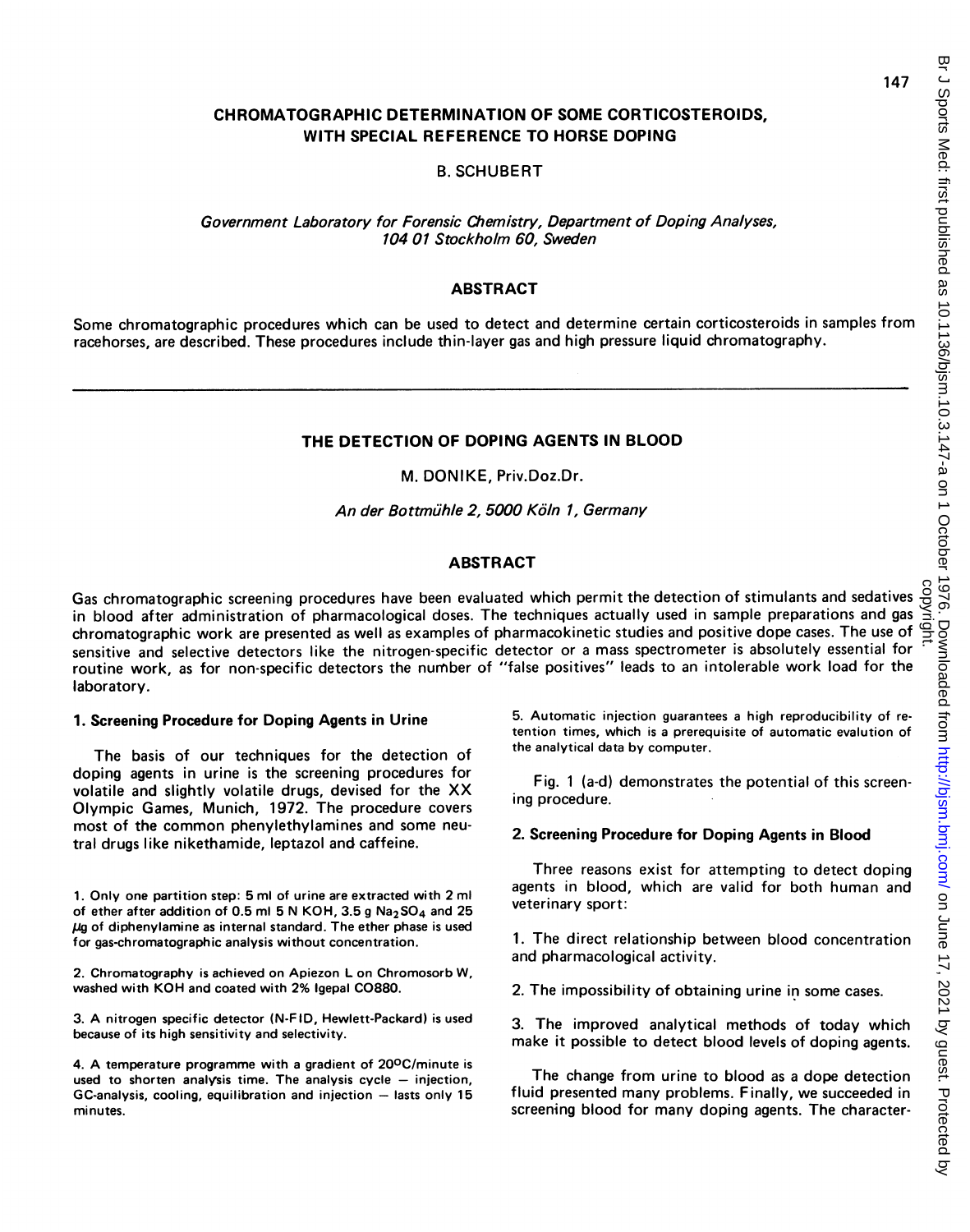Br J Sports Med: first published as 10.1136/bjsm.10.3.147-a on 1 October 1976. Downloaded from http://bjsm.bmj.com/ on June 17, 2021 by guest. Protected by<br>copyright. Br J Sports Med: first published as 10.1136/bjsm.10.3.147-a on 1 October 1976. Downloaded from <http://bjsm.bmj.com/> on June 17, 2021 by guest. Protected by



City

2\~~~~~~~0  $\infty$  $\frac{1}{2}$  $\bullet$  $\Delta$ mine, 4 = dimethylampheta<br>\* \*\*\*\*\*dard1 \* 1 = asffaira  $\mathbf{z}$  .  $\sigma$  .  $\overline{a}$ و ا خ ن

p: 3 . 5 .

ime<br>Ge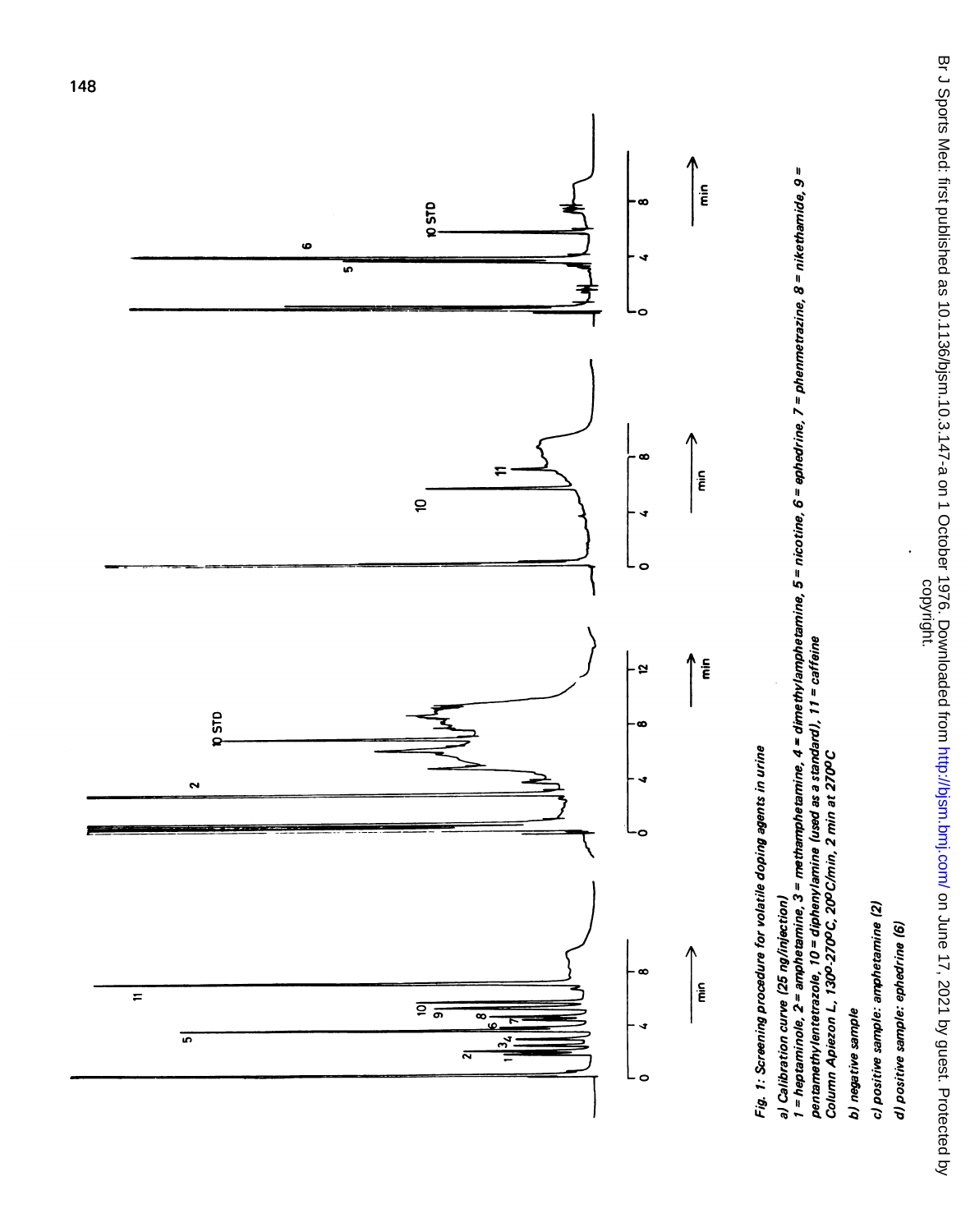istic features of the routine procedure are summarized in Table 1.

## TABLE <sup>I</sup>



Shake: 15 min. centrifuge: 5 minutes at 2000 rpm

\*\* Containing 10  $\mu$ g methylorange<br>\*\*\* Evaporate: a) In vacuum

a) In vacuum

b) Over  $P_2O_5/KOH$  in a vacuum dessicator

Summary of routine screening procedure for detection of doping agents in blood.

5 ml of plasma are used with the assumptions that <sup>1</sup> ng/ml is the lowest effective plasma concentration of a doping agent and, that after dissolution of the residues of the basic, neutral or acidic fractions in  $30 \mu$ l of methanol, a sample containing at least <sup>1</sup> ng can be injected. We have not yet done excretion studies for all doping agents in question but the following examples of either excretion studies or positive dope cases, demonstrate the capabilities of this scheme.

The residues are analysed on different columns according to the chemical nature of the expected compounds. At the moment the following gas chromatography procedures are used:

1. Basic fraction. (Phenylethylamines, local anaesthetics, antipyretics, phenothiazines, benzodiazepines, strychnine)

Column I: Apiezon L, 12.5% (w:w) on Chromosorb W, KOH washed and deactivated with 2% Igepal C0880, 1.06 m column length, 1300-2700C (4 min), 200C min, N-FID

Column II: OV 101, 5% on Gas-Chrom Q, 80-100 mesh, 1.50 m column length

- a) 120<sup>0</sup>-260<sup>0</sup>C (4 min) 20<sup>0</sup>/min, N-FID<br>b) 280<sup>0</sup>C isothermal N-FID
- b) 2800C isothermal, N-F ID
- c) 2000C isothermal, mass spectrometry (single ion detection) or N-FID
- 2. Neutral fraction. (Caffeine, leptazole, compounds of the amide type)
- a) Column I (see above), 200<sup>o</sup>C (or 220<sup>o</sup>C) isothermal, N-FID
- b) Column I, 1300-2700C, (4 min) 200C/min N-F ID
- 3. Acidic fraction. (e.g. Barbiturates, phenylbutazone)

Column II, 2200C isothermal N-F ID Column III, 10% OV 225 on Gas-Chrom Q, 80-100 mesh, 1.06 m column length, N-F ID 1000-2200C (4 min) 200C/min

In addition to columns <sup>I</sup> and II, the following columns are used to obtain further information on "nitrogen-positive" peaks not normally found in urine:

Column IV: 10% PEG <sup>20</sup> M on Chromosorb W, KOH washed, 1.50 m column length

Column V: 5% OV <sup>17</sup> on Gas-Chrom Q, 80-100 mesh, 1.50 m column length

Column VI: 2% OV <sup>101</sup> on Gas-Chrom Q, 1.06 m column length

To determine the Kovats indices the retention time of the substance is adjusted to about 4 min by the choice of column temperature. The selectivity of the N-FID is lowered to <sup>a</sup> value about 1:200 (Nitrogen:Carbon). Under these conditions nalkanes at <sup>a</sup> concentration of 0.5 to 1.0 mg/ml are eluted as symmetrical peaks.

The significance of Kovats indices, determined on <sup>a</sup> polar and <sup>a</sup> non-polar column (PEG and Apiezon L) as <sup>a</sup> mean of identifica-The significance of Kovats indices, determined on a polar and a  $\frac{S}{S}$  non-polar column (PEG and Apiezon L) as a mean of identifica-  $\frac{S}{S}$  tion for volatile doping agents was discussed recently (Donike &  $\frac{S}{S}$ )

## Example <sup>1</sup>

Blood was delivered with the comment: "Suspicious for \*negative doping". The analysis showed the presence of nitrogen containing compounds only in the basic and neutral fraction (Fig. 2).

The Kovats indices measured on Apiezon L and PEG <sup>20</sup> M columns revealed, that ephedrine was present in the basic fraction and pentamethylentetrazole in the neutral fraction. Confirmation was obtained by mass spectrometry.

\*Editor's note. Used to describe doping agents that impair performance, i.e. "nobbling".

### Example 2.

Two nitrogen-positive compounds appeared in the basic fraction analysed on the Apiezon L column (Fig. 3). The major compound proved to be identical with amidopyrine in retention time, retention index and mass spectrum. As amidopyrine is often combined with phenylbutazone, we screened for phenylbutazone on an OV <sup>101</sup> column in the acidic fraction (Fig. 3). Phenylbutazone was identified by its retention index on OV <sup>101</sup> and OV <sup>17</sup> as well as by mass spectrometry.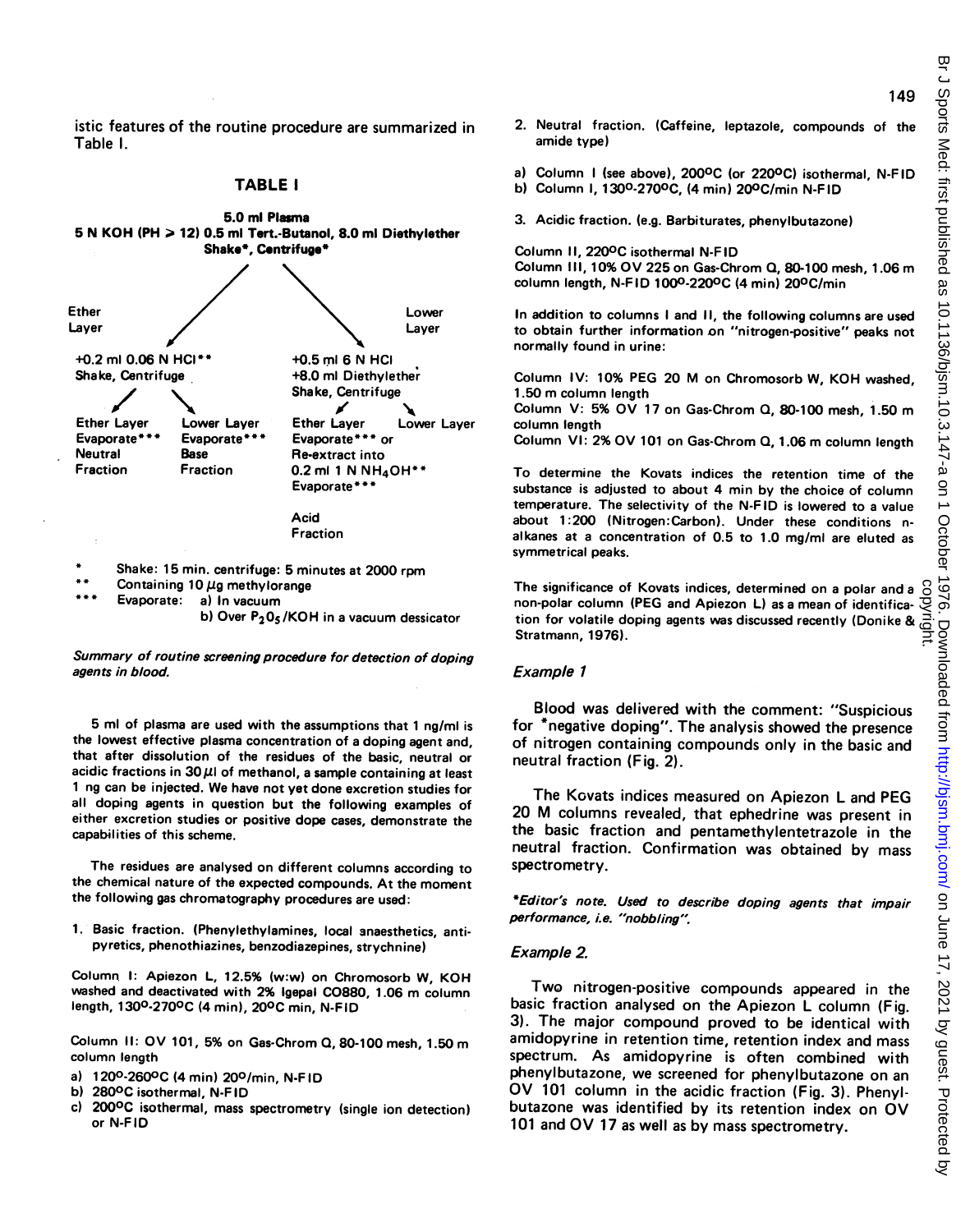## 150

#### Example 3.

An excretion study after an i.m. dose of 5 <sup>g</sup> caffeine is demonstrated in Fig. 4, where the extracts were injected at 4 minute intervals. For quantitative work, the addition of an appropriate internal standard is necessary.

#### Example 4.

A study of phenylbutazone (Fig. 5) demonstrated that this compound can be detected in blood even after 72 h with the screening procedure described. (The samples were kindly provided by Dr. Schotman, Utrecht, The Netherlands).

### Example 5.

Isopyrine administered in the same experiment as described in example 4 can only be detected for 24 h (Fig. 6).

## Example 6.

Phenolalkylamines, which may be regarded as amphoteric substances, can be detected at therapeutic levels with <sup>a</sup> very simple extraction procedure: To 1.0 ml plasma 9 ml methanol, containing  $2 \mu$ Mol HCI/ml, are added. After mixing and centrifuging, the supernatant fluid is evaporated to dryness, trimethylsilylated and trifluoroacetylated and injected into a gas-chromatograph-mass spectrometer. The GC-eluate is monitored either by single or multiple ion detection or in the cyclic scan mode and the spectra stored on <sup>a</sup> tape for later reconstruction of the traces of the ions of interest. In Fig. 7, a study of etilefrine ("Effortil<sup>R</sup>") is shown (Donike, 1975a).

# 3. The Detection of "Non-volatile" Drugs, or Drugs of low Volatility

The problem of detecting drugs with poor gas-chromatographic properties and/or of an amphoteric nature, which are not to be found in the basic or acidic fractions is well known in dope analysis. Our approach is:

## 3.1 Isolation

The hydrochlorides of the drugs are isolated by either extraction with polar solvents such as ether/tert.-butanol, or ion exchange or methanolic HCI (compare Fig. 7).

#### 3.2 Trimethylsilylation

The residues from 3.1 are treated with N-methyl-N-trimethylsilyl-trifluoroacetamide (MSTFA) (Donike, 1969). With excess reagent, hydroxyl groups react quickly to form 0-trimethylsilylethers, which may be analysed by gas chromatography (Donike etal., 1970).

More common is the use of <sup>a</sup> large excess of MSTFA or another TMS-amide as silyl donor, which allows under drastic conditions (e.g. <sup>1</sup> h, 1200C) the trimethylsilylation of all N-Hfunctions of primary and secondary amines (Note:  $\omega$ -NH<sub>2</sub> groups are converted to  $-N(TMS)_2$ ) (Donike, 1970b).

With phenylethylamines and the phenylalkylamines the N.0 per-trimethylsilyl derivatives usually have good GC-properties (Fig. 8). The use of an N-F ID is hindered (not excluded) by the excess TMS-reagents. The detection by GC-MS is facilitated, however, because the fragmentation pattern after electron impact of the N-TMS-amines gives rise to an ion of the amine fragment, which is found at m/e values 72 units higher than the free amine.

#### 3.3 Selective 0-Trimethylsilylation-N-Trifluoroacylation.

The observation that on some columns, N,O-per-TMS-derivatives showed poor GC-properties (Fig. 8) and that the stability of the calibration solution was poor (Donike, 1975a) prompted the search for a better derivatisation technique. It was found that the difficulties disappeared when the amine functions were acylated. N-Methyl-bis-trifluoroacetamide (MBTF A) derivatives (Donike, 1973) were synthesised, which allowed the N-trifluoroacylation of the trimethylsilylated amines (Fig. 8) (Donike & Stratmann, 1974).

This method offers four advantages over trimethylsilylation:

- a) The reaction mixture may be injected directly.
- b) The N-TFA-0-TMS derivatives are stable for weeks or months (moisture excluded).
- c) The N-TFA-0-TMS derivatives have excellent GC-properties.
- d) The derivatives of phenolalkylamines give rise to a characteristic fragmentation pattern.

The most interesting feature is that under electron impact the fragmentation pattern of these derivatives is completely altered compared to that of the amine or the N-TMS-amine. The main fragment, often the base peak, is the benzylic part of the molecule with m/e values of 91 for phenylethylamines, 179 for mono-hydroxy-phenolalkylamines and 267 for the catecholamines. A  $\beta$ -hydroxyl group adds 88 additional mass units to this value, for example m/e 179 for the ephedrines instead of m/e 91 (Donike, 1975a). After elimination of trifluoroacetamide  $(CF<sub>3</sub>CO-NHR<sub>3</sub>)$  as a neutral molecule an olefinic fragment appears in high yield which represents the carbon skeleton of the phenyl- or the phenol-alkylamine.

#### 4. Derivatisation Techniques for Anabolic Steroids.

The anabolic steroids as well as their metabolites with hydroxyl functions are trimethylsilylated to improve their gas-chromatographic properties. The procedure consists of heating the steroid with MSTFA, which contains 2% (v:v) TMS-imidazole to 600C for 10 to 20 min. Steroids with keto-groups in the 3- or 17-positions react with reagents in the above silylating mixture if an acidic catalyst is added. The following procedure is recommended:

The anabolic steroid (or the residue of an extraction) is heated for 15 min at 60°C with 100  $\mu$ I of a mixture of MSTFA:TMSCl:TMS-imidazole (100:5:2; v:v:v). After tri-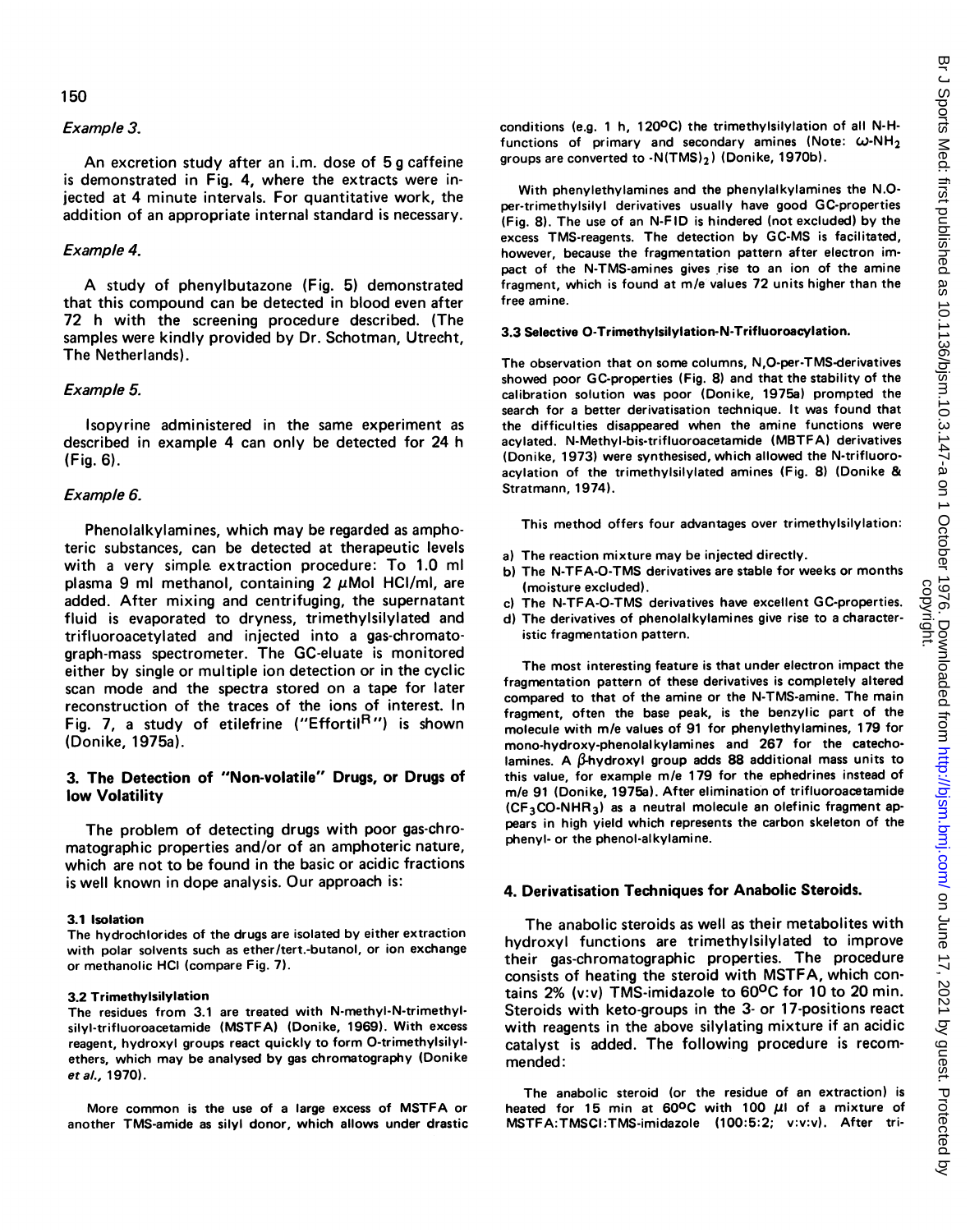



extraction into 0.6 N HCI b) basic fraction c) neutral fraction  $1 = e$ phedrine 2 = pentame thylentetrazole



Fig. 4: Excretion study of caffeine, (5g, i.v. 350 kg horse) Apiezon L, 2400C

The calculated values by computer are (hours =  $\mu g/ml$ : 0 = 0.2, 1 = 98, 2 = 15,  $4=8, 6=6, 8=7, 10=2, 12=1.1, 24=$ 7.0)

Fig. 3: Routine procedure: A positive dope case with

a) amidopyrin (1) in the basic fraction and

b) phenylbutazone (2) in the acidic fraction

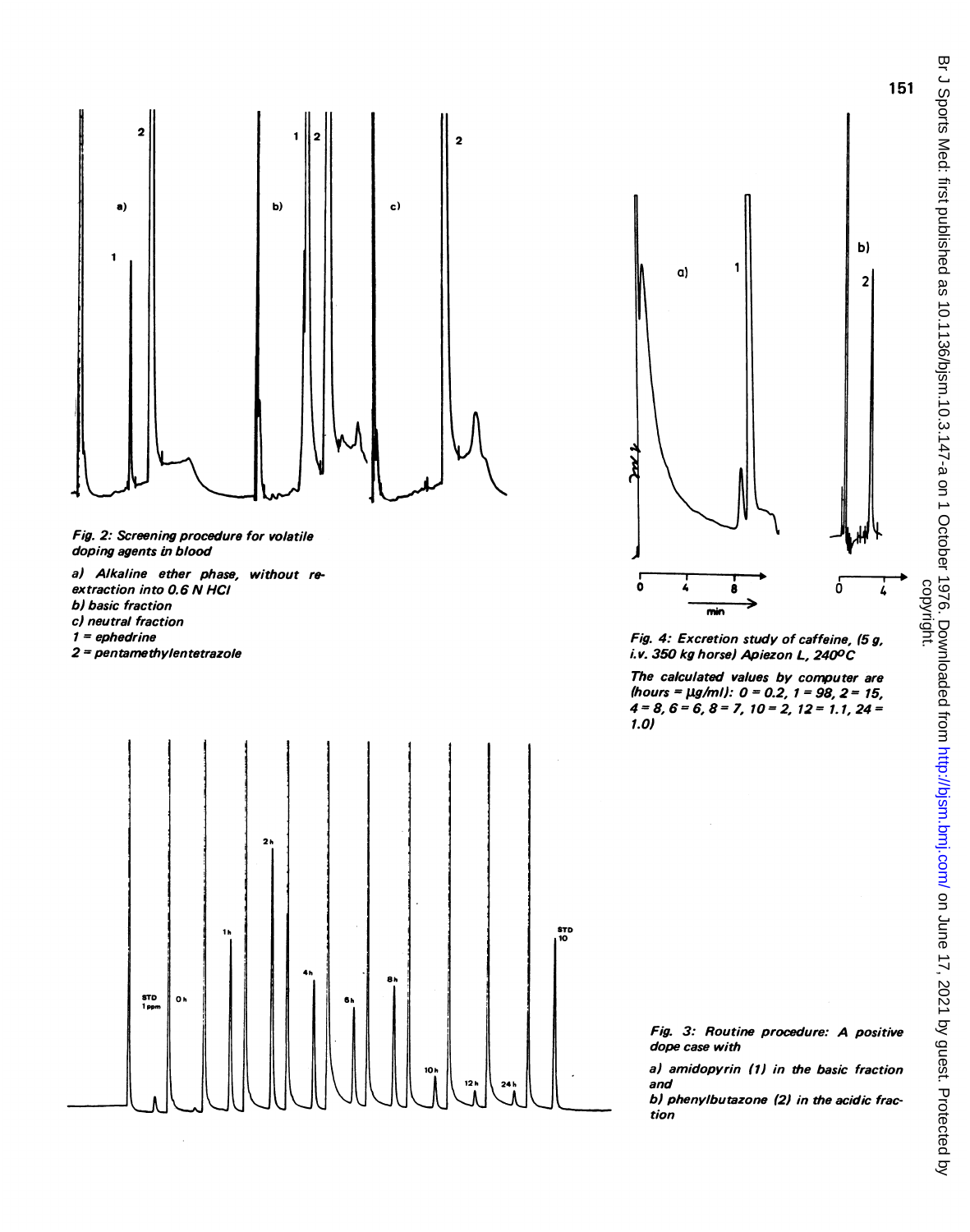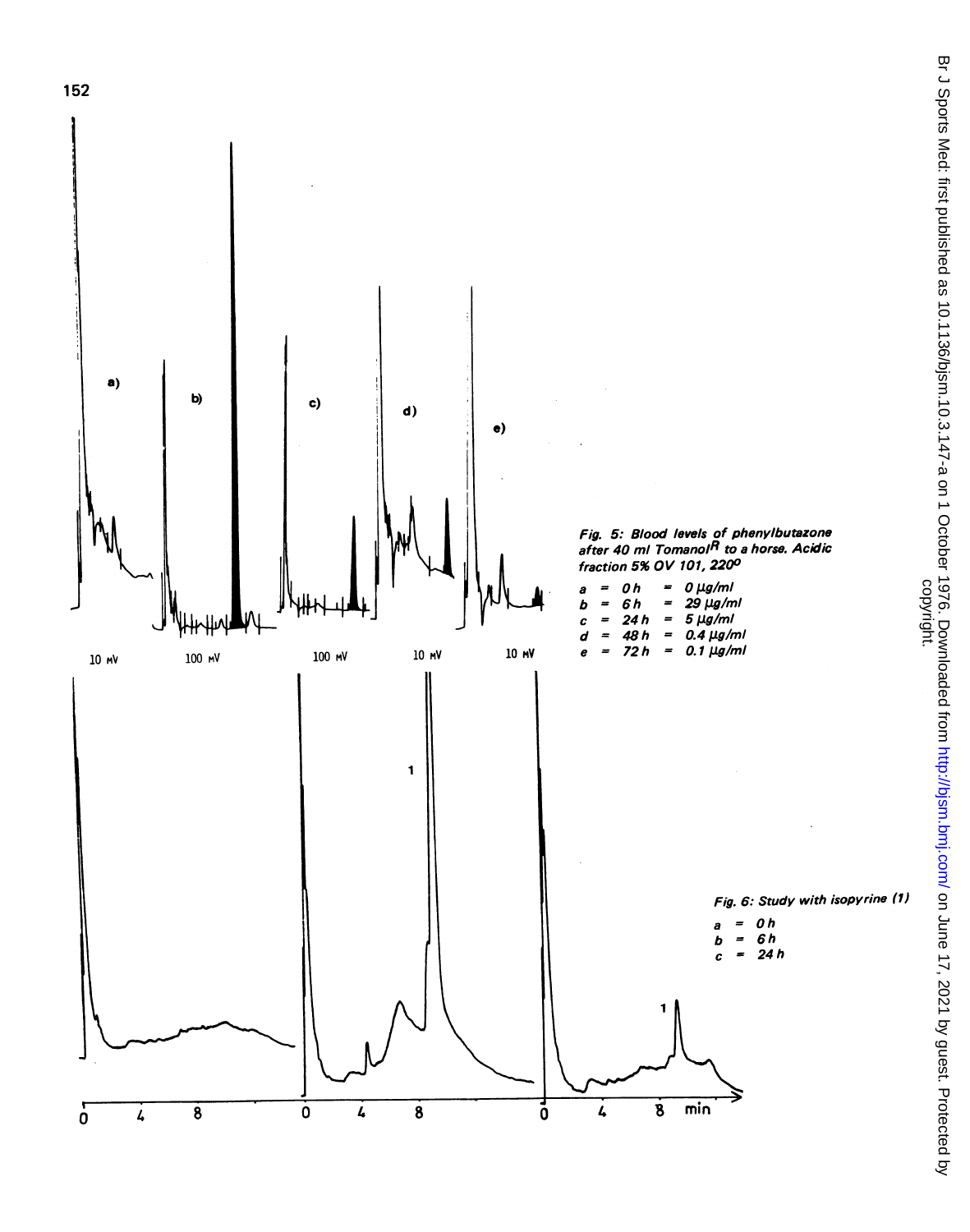

Br J Sports Med: first published as 10.1136/bjsm.10.3.147-a on 1 October 1976. Downloaded from http://bjsm.bmj.com/ on June 17, 2021 by guest. Protected by<br>copyright. Br J Sports Med: first published as 10.1136/bjsm.10.3.147-a on 1 October 1976. Downloaded from <http://bjsm.bmj.com/> on June 17, 2021 by guest. Protected by